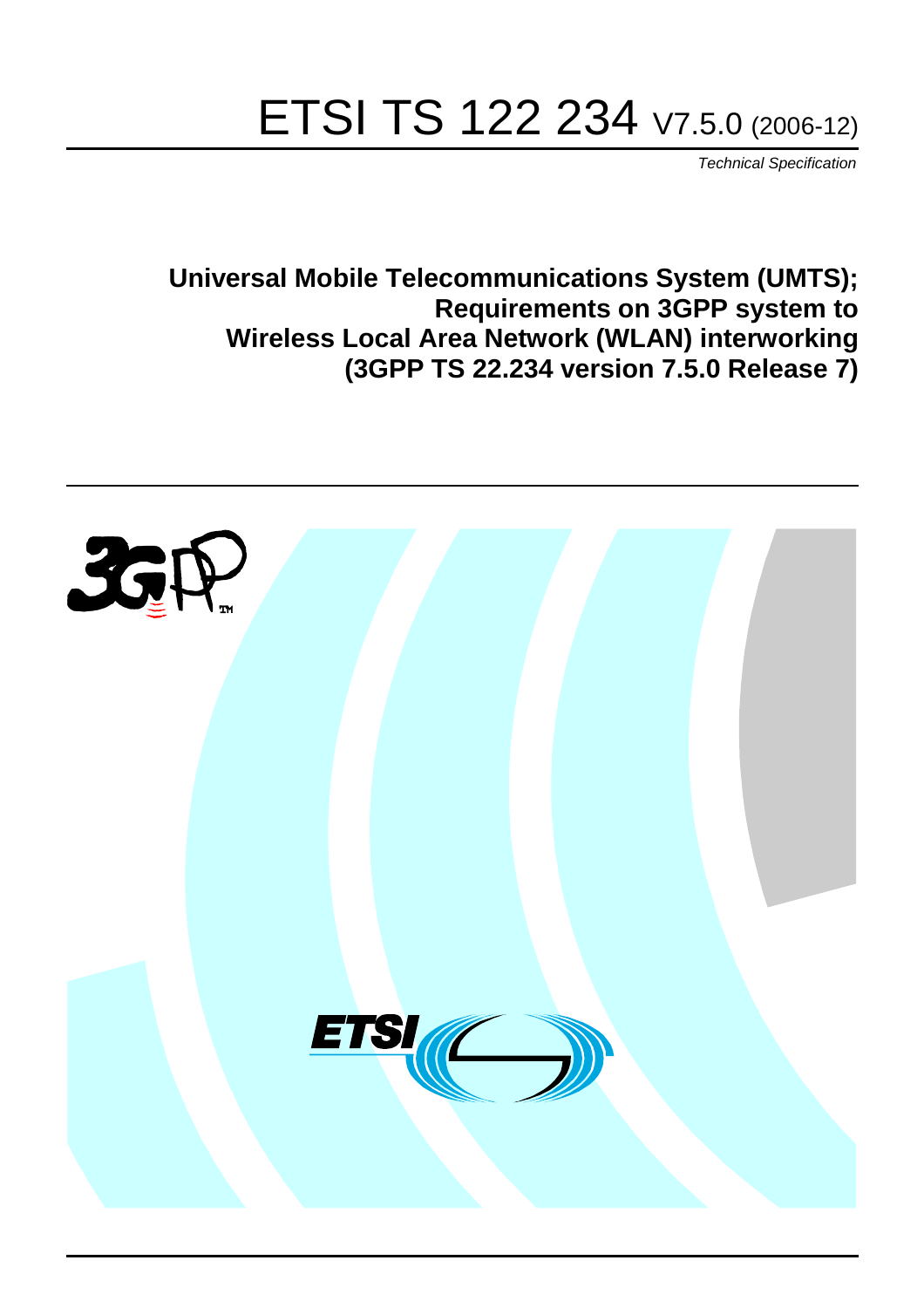Reference RTS/TSGS-0122234v750

> Keywords UMTS

#### **ETSI**

#### 650 Route des Lucioles F-06921 Sophia Antipolis Cedex - FRANCE

Tel.: +33 4 92 94 42 00 Fax: +33 4 93 65 47 16

Siret N° 348 623 562 00017 - NAF 742 C Association à but non lucratif enregistrée à la Sous-Préfecture de Grasse (06) N° 7803/88

#### **Important notice**

Individual copies of the present document can be downloaded from: [http://www.etsi.org](http://www.etsi.org/)

The present document may be made available in more than one electronic version or in print. In any case of existing or perceived difference in contents between such versions, the reference version is the Portable Document Format (PDF). In case of dispute, the reference shall be the printing on ETSI printers of the PDF version kept on a specific network drive within ETSI Secretariat.

Users of the present document should be aware that the document may be subject to revision or change of status. Information on the current status of this and other ETSI documents is available at <http://portal.etsi.org/tb/status/status.asp>

If you find errors in the present document, please send your comment to one of the following services: [http://portal.etsi.org/chaircor/ETSI\\_support.asp](http://portal.etsi.org/chaircor/ETSI_support.asp)

#### **Copyright Notification**

No part may be reproduced except as authorized by written permission. The copyright and the foregoing restriction extend to reproduction in all media.

> © European Telecommunications Standards Institute 2006. All rights reserved.

**DECT**TM, **PLUGTESTS**TM and **UMTS**TM are Trade Marks of ETSI registered for the benefit of its Members. **TIPHON**TM and the **TIPHON logo** are Trade Marks currently being registered by ETSI for the benefit of its Members. **3GPP**TM is a Trade Mark of ETSI registered for the benefit of its Members and of the 3GPP Organizational Partners.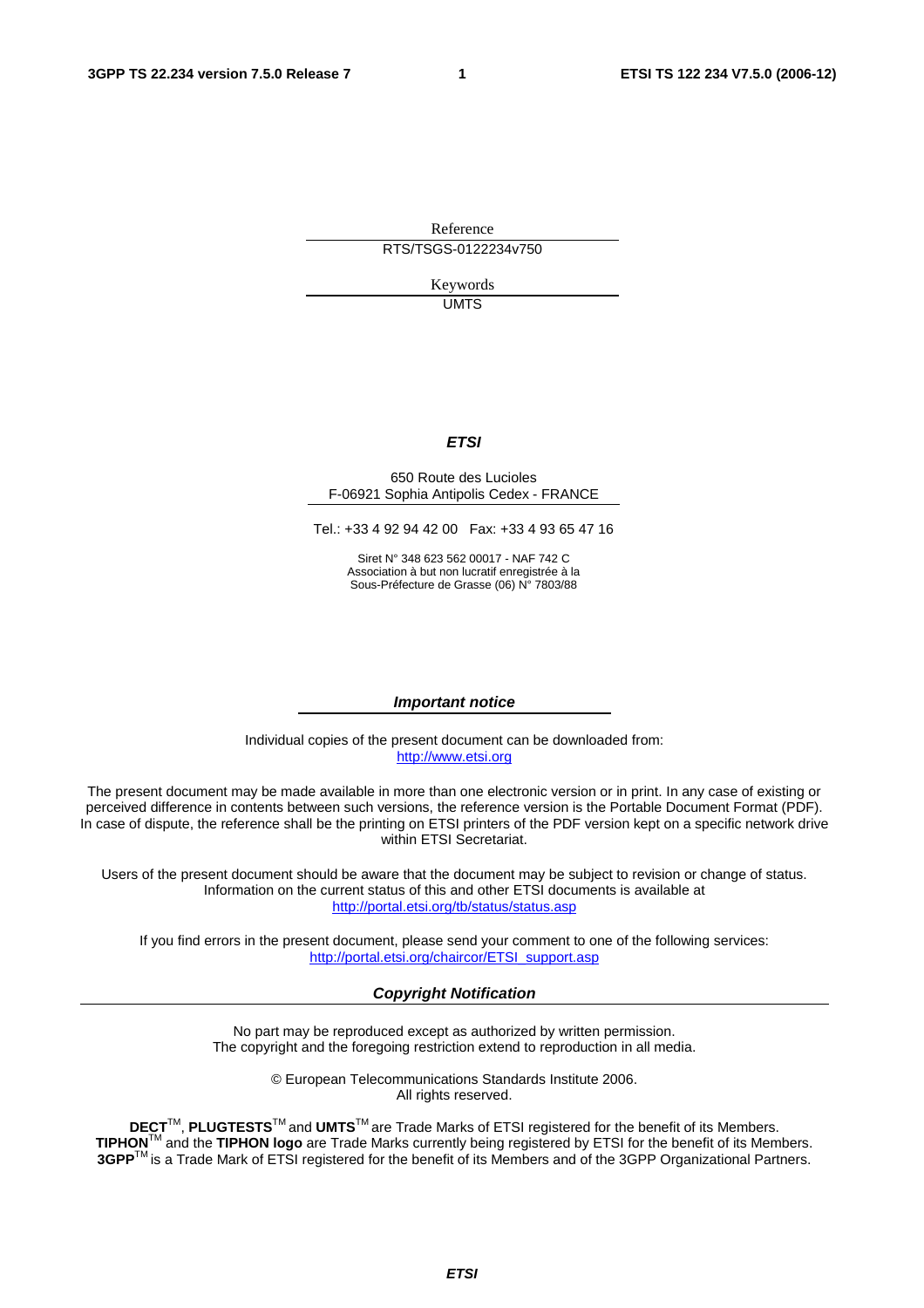## Intellectual Property Rights

IPRs essential or potentially essential to the present document may have been declared to ETSI. The information pertaining to these essential IPRs, if any, is publicly available for **ETSI members and non-members**, and can be found in ETSI SR 000 314: *"Intellectual Property Rights (IPRs); Essential, or potentially Essential, IPRs notified to ETSI in respect of ETSI standards"*, which is available from the ETSI Secretariat. Latest updates are available on the ETSI Web server ([http://webapp.etsi.org/IPR/home.asp\)](http://webapp.etsi.org/IPR/home.asp).

Pursuant to the ETSI IPR Policy, no investigation, including IPR searches, has been carried out by ETSI. No guarantee can be given as to the existence of other IPRs not referenced in ETSI SR 000 314 (or the updates on the ETSI Web server) which are, or may be, or may become, essential to the present document.

### Foreword

This Technical Specification (TS) has been produced by ETSI 3rd Generation Partnership Project (3GPP).

The present document may refer to technical specifications or reports using their 3GPP identities, UMTS identities or GSM identities. These should be interpreted as being references to the corresponding ETSI deliverables.

The cross reference between GSM, UMTS, 3GPP and ETSI identities can be found under <http://webapp.etsi.org/key/queryform.asp>.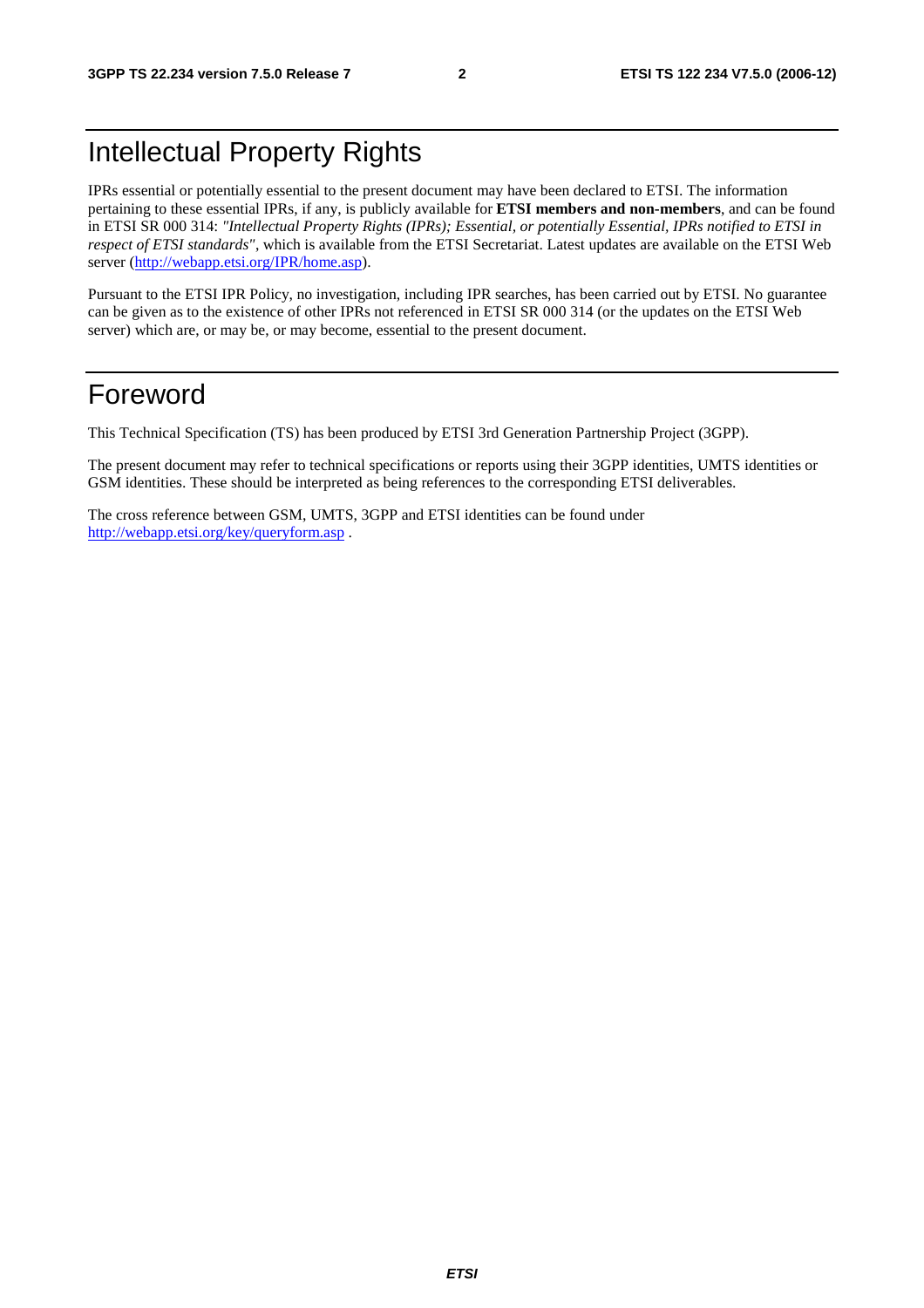#### $\mathbf{3}$

## Contents

| 1       |                               |  |  |  |
|---------|-------------------------------|--|--|--|
| 2       |                               |  |  |  |
| 3       |                               |  |  |  |
| 3.1     |                               |  |  |  |
| 3.2     |                               |  |  |  |
| 4       |                               |  |  |  |
| 5       |                               |  |  |  |
| 5.1     |                               |  |  |  |
| 5.1.1   |                               |  |  |  |
| 5.1.2   |                               |  |  |  |
| 5.1.3   |                               |  |  |  |
| 5.1.4   |                               |  |  |  |
| 5.1.5   |                               |  |  |  |
| 5.1.6   |                               |  |  |  |
| 5.1.7   |                               |  |  |  |
| 5.1.7.1 |                               |  |  |  |
| 5.1.7.2 |                               |  |  |  |
| 6       |                               |  |  |  |
| 6.1     |                               |  |  |  |
| 6.1.1   |                               |  |  |  |
| 6.1.2   |                               |  |  |  |
| 6.2     |                               |  |  |  |
| 6.3     |                               |  |  |  |
| 6.4     |                               |  |  |  |
| 6.5     |                               |  |  |  |
| 7       |                               |  |  |  |
|         | <b>Annex A (informative):</b> |  |  |  |
|         |                               |  |  |  |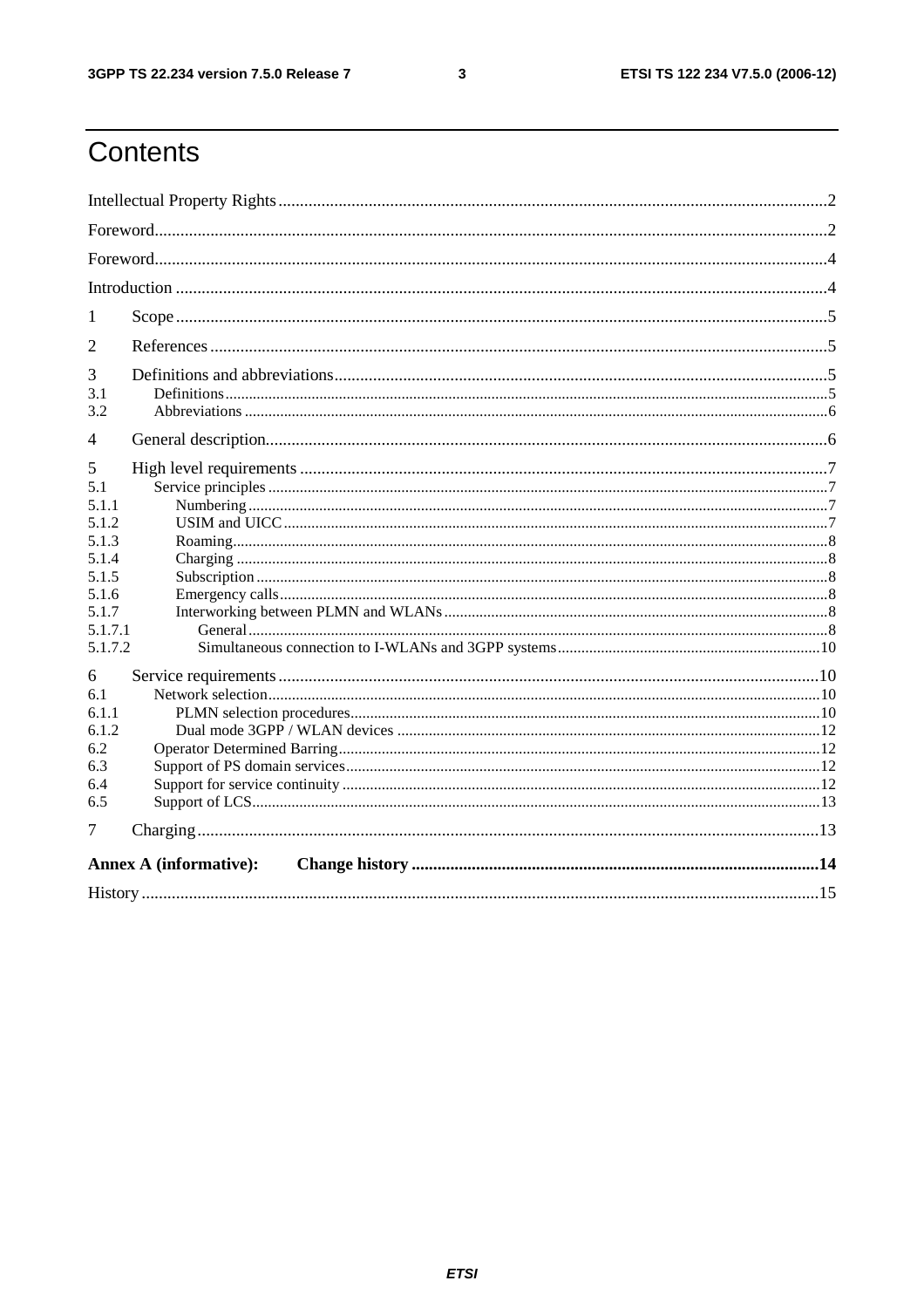### Foreword

This Technical Specification has been produced by the 3<sup>rd</sup> Generation Partnership Project (3GPP).

The contents of the present document are subject to continuing work within the TSG and may change following formal TSG approval. Should the TSG modify the contents of the present document, it will be re-released by the TSG with an identifying change of release date and an increase in version number as follows:

Version x.y.z

where:

- x the first digit:
	- 1 presented to TSG for information;
	- 2 presented to TSG for approval;
	- 3 or greater indicates TSG approved document under change control.
- y the second digit is incremented for all changes of substance, i.e. technical enhancements, corrections, updates, etc.
- z the third digit is incremented when editorial only changes have been incorporated in the document.

### Introduction

Interworking of WLAN systems with the 3GPP system was the subject of a feasibility study [2]. Suitable requirements were derived and incorporated into existing specifications. For this release, all requirements will be contained in the present document with suitable references in other specifications to guide the reader to I-WLAN requirements.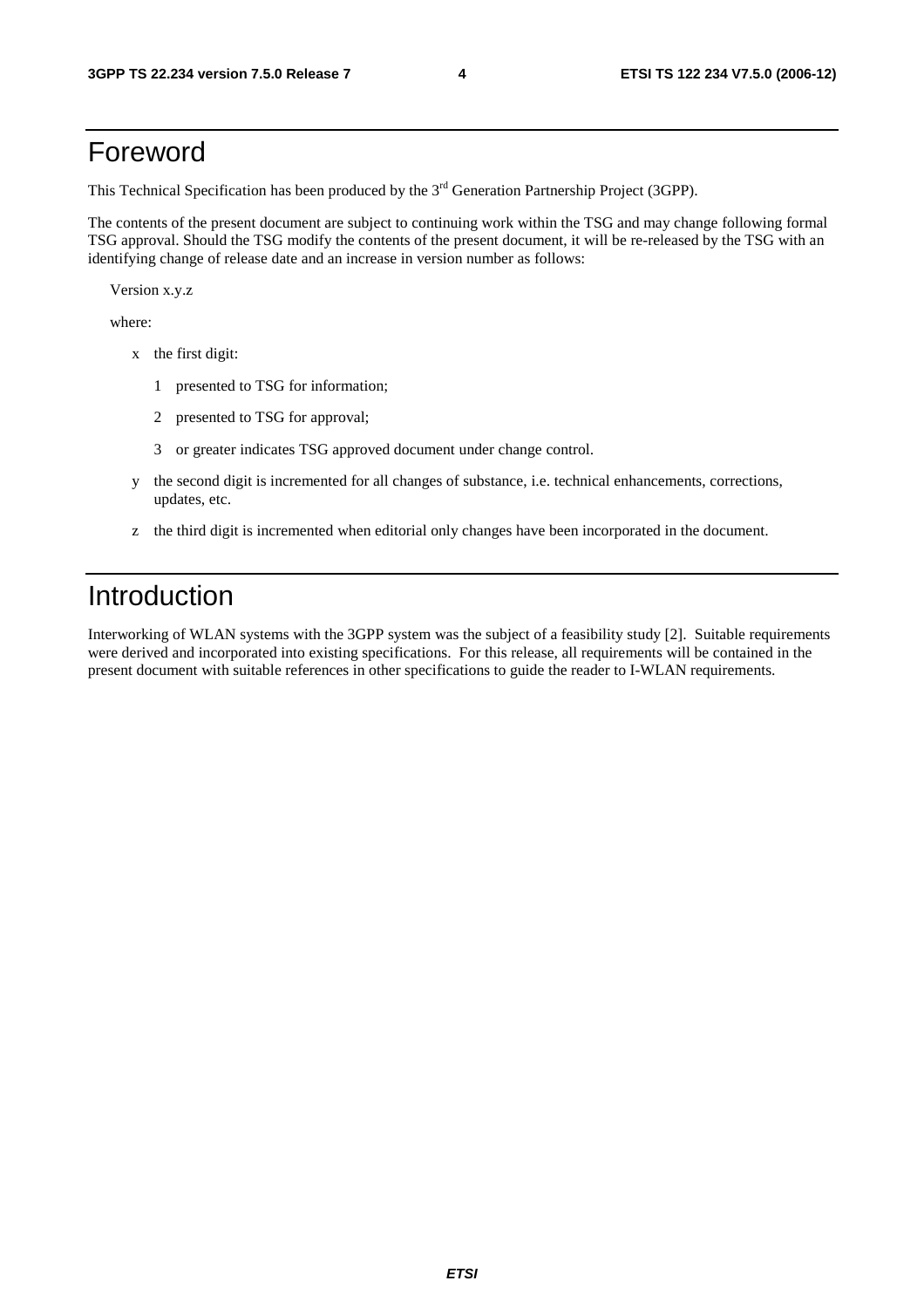### 1 Scope

The present document specifies the functional requirements placed on the 3GPP system for interworking WLAN with the 3GPP system. Guidance is given for WLAN operators intending to provide the interworked WLAN capability.

## 2 References

The following documents contain provisions which, through reference in this text, constitute provisions of the present document.

- References are either specific (identified by date of publication, edition number, version number, etc.) or non-specific.
- For a specific reference, subsequent revisions do not apply.
- For a non-specific reference, the latest version applies. In the case of a reference to a 3GPP document (including a GSM document), a non-specific reference implicitly refers to the latest version of that document *in the same Release as the present document*.
- [1] 3GPP TR 21.905: "Vocabulary for 3GPP Specifications".
- [2] 3GPP TR 22.934 (V6): "Feasibility study on 3GPP system to Wireless Local Area Network (WLAN) interworking".
- [3] RFC 2486: "The Network Access Identifier".
- [4] 3GPP TS 22.101: "Service principles".
- [5] 3GPP TS 22.129: "Handover Requirements between UTRAN and GERAN or other Radio Systems".
- [6] 3GPP TS 22.071: "Location Services (LCS); Stage1".
- [7] 3GPP TR 22.935: "Feasibility Study on Location Services (LCS) for Interworking-WLAN".

## 3 Definitions and abbreviations

### 3.1 Definitions

For the purposes of the present document, the following terms and definitions apply

**3GPP-WLAN Interworking:** Used generically to refer to interworking between the 3GPP system and the WLAN family of standards

**3GPP PS based services**: All services transported by the 3GPP PS domain.

**Environment:** The type of area to be covered by the WLAN network of a 3GPP-WLAN interworking; e.g. public, corporate and residential

**Home WLAN:** The WLAN that is interworking with the HPLMN of the 3GPP-WLAN interworking user

**Interworking WLAN:** WLAN that interworks with a 3GPP system**.** 

**Offline Charging:** See [1]

**Online Charging:** See [1]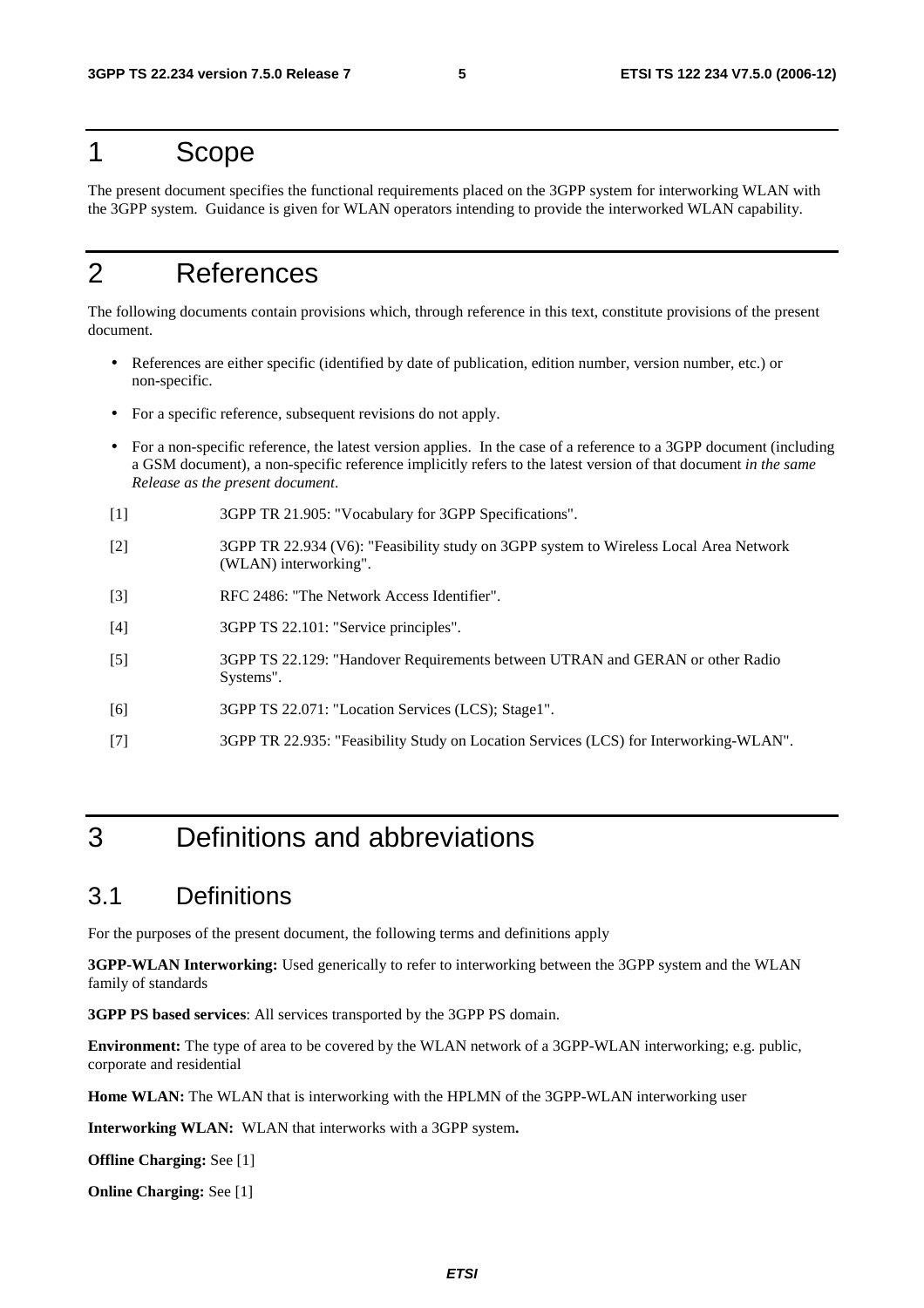**Serving WLAN:** The interworking WLAN that the user is connected to, i.e. either a visited or a home WLAN.

**Visited WLAN:** An interworking WLAN that interworks only with a visited PLMN.

**WLAN coverage:** An area where wireless local area network access services are provided for interworking by an entity in accordance with WLAN standards.

**WLAN roaming**: The ability for a 3GPP-WLAN interworking user (subscriber) to function in a serving WLAN different from the home WLAN

### 3.2 Abbreviations

For the purposes of the present document, the following abbreviations apply:

| <b>Access Point Name</b>             |
|--------------------------------------|
| Charging Data Record                 |
| Circuit Switched                     |
| <b>Gateway GPRS Support Node</b>     |
| General Packet Radio Service         |
| Home PLMN                            |
| IP Multimedia Subsystem              |
| Internet Protocol                    |
| IP version 4                         |
| IP version 6                         |
| Interworked / interworking WLAN      |
| <b>Location Services</b>             |
| Packet Data Gateway                  |
| Public Land Mobile Network           |
| Packet Switched                      |
| <b>Subscriber Identity Module</b>    |
| User Equipment                       |
| <b>USIM Integrated Circuit Card</b>  |
| Universal Subscriber Identity Module |
| Visited PLMN                         |
| Wireless Local Area Network          |
|                                      |

Further abbreviations are given in 3GPP TR 21.905 [1].

## 4 General description

The growth of public WLANs provides an opportunity for appropriately-equipped UEs to access HPLMNs and VPLMNs via the WLANs. As shown in Figure 1, the WLANs that provides this functionality are referred to as I-WLANs. The I-WLANs (represented by WLAN 1 through WLAN 3) are connected to PLMNs, enabling UEs to access 3GPP services on HPLMNs and VPLMNs. Services provided by WLANs directly to UEs that do not involve PLMNs are outside the scope of this specification. The solid lines identify elements that are within the 3GPP scope and the dashed lines identify elements which are not specified by 3GPP.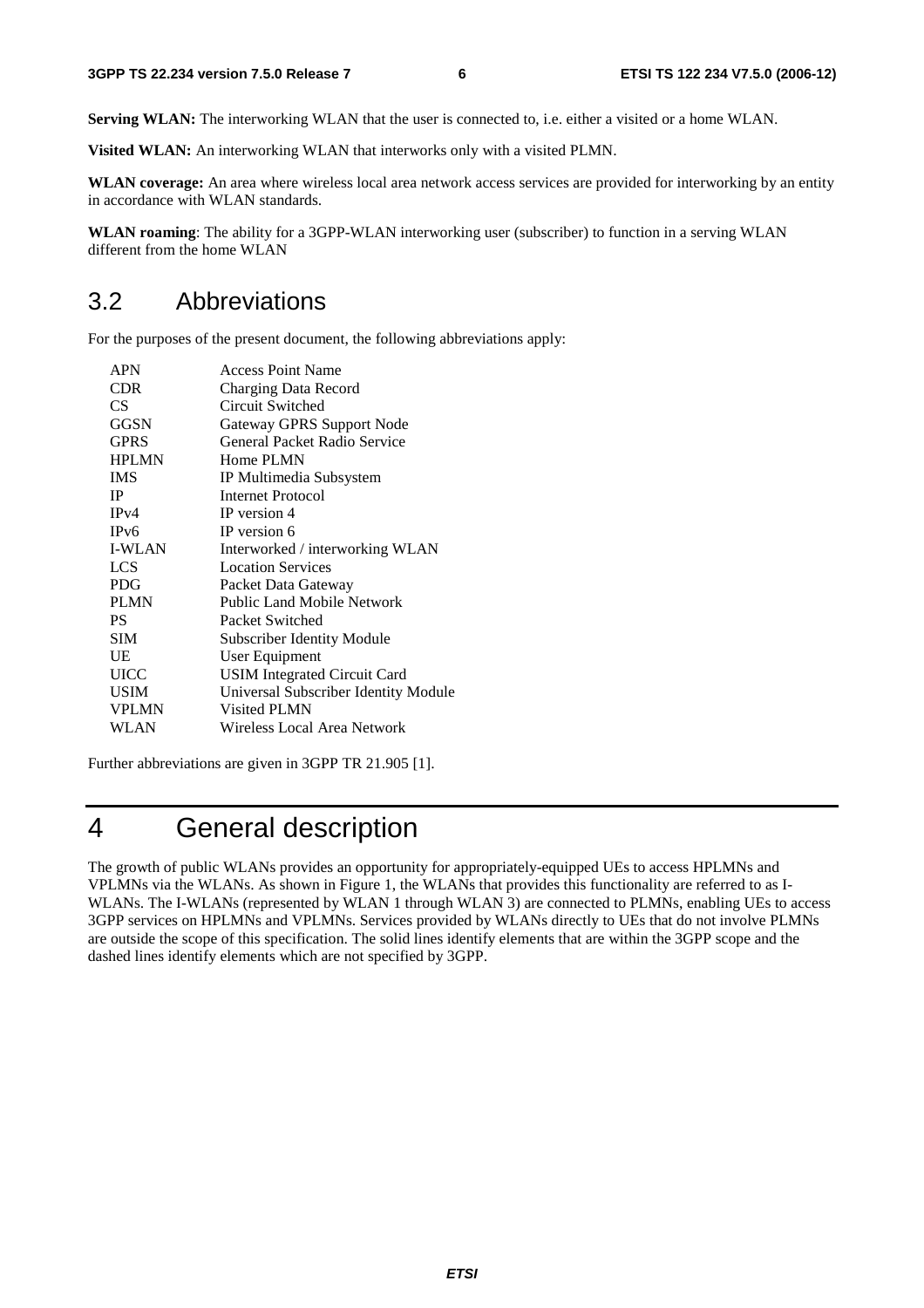

**Figure 1: WLAN-3GPP system block diagram** 

Network selection shall ensure that the user is connected to the highest priority PLMN when the HPLMN is not available. As a consequence the preference of an I-WLAN and connected PLMN may change from one country to another, even when the I-WLAN identity is unchanged.

Only UEs with WLAN capability are within the scope of this specification.

It is expected that the UEs with both WLAN and 3GPP radio access network capability will exist.

The access to the WLAN (as shown by the dashed line) is covered by specifications outside of 3GPP. Thus UEs must conform to those specifications to access the WLAN and to the 3GPP specifications in order to obtain 3GPP services from PLMNs through I-WLANs. The UE will have access to 3GPP services when its registration is confirmed by its HPLMN.

NOTE: Detailed background information is provided in clause 4 of [2].

### 5 High level requirements

### 5.1 Service principles

#### 5.1.1 Numbering

When the UE is connected via a I-WLAN, the addressing shall be based on Network Access Identifier (NAI) format (user@realm) as defined in RFC 2486 [3].

#### 5.1.2 USIM and UICC

Access via an I-WLAN shall be possible using earlier releases (than the current release) of the UICC or using a SIM.

Access to services via an I-WLAN with a single UICC shall be possible.

I-WLAN access parameters include operator and user preferences on network selection. It shall be possible to store I-WLAN access parameters on the USIM.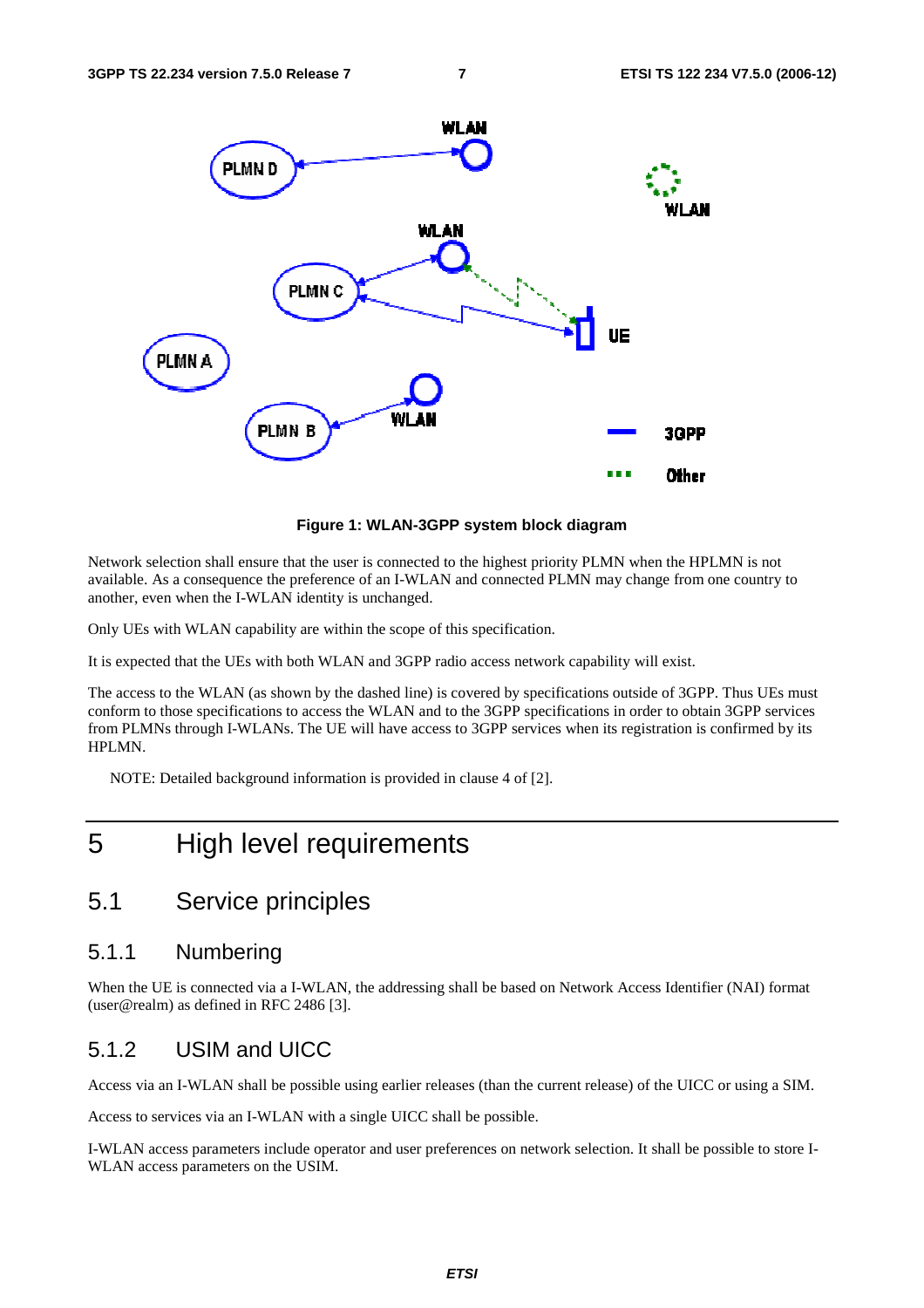For I-WLAN access and PLMN selection purposes, the WLAN UE shall by default use the I-WLAN access parameters stored in the UICC (if they are available).

### 5.1.3 Roaming

Roaming from the home environment to I-WLANs is required. The I-WLAN may be part of the home environment or a visited network. The interworking shall support the case where a 3GPP operator does not operate the I-WLAN.

### 5.1.4 Charging

Charging in the 3GPP system shall not be compromised when access is via an I-WLAN.

#### 5.1.5 Subscription

The subscription to a network operator may identify the radio access technologies over which the subscriber may access their services e.g. I-WLAN.

#### 5.1.6 Emergency calls

Any attempt to make an emergency call shall be handled as defined in 3GPP TS 22.101[4].

#### 5.1.7 Interworking between PLMN and WLANs

#### 5.1.7.1 General

WLAN-3GPP system interworking is defined as a wireless IP connectivity service where the user obtains access via a Wireless LAN technology. It shall be possible to deploy the WLAN as an integral part of the 3GPP system or the two systems can be separate.

The 3GPP system shall be capable of interworking with one or more WLANs and a WLAN shall be capable of interworking with one or more 3GPP systems see figure 2.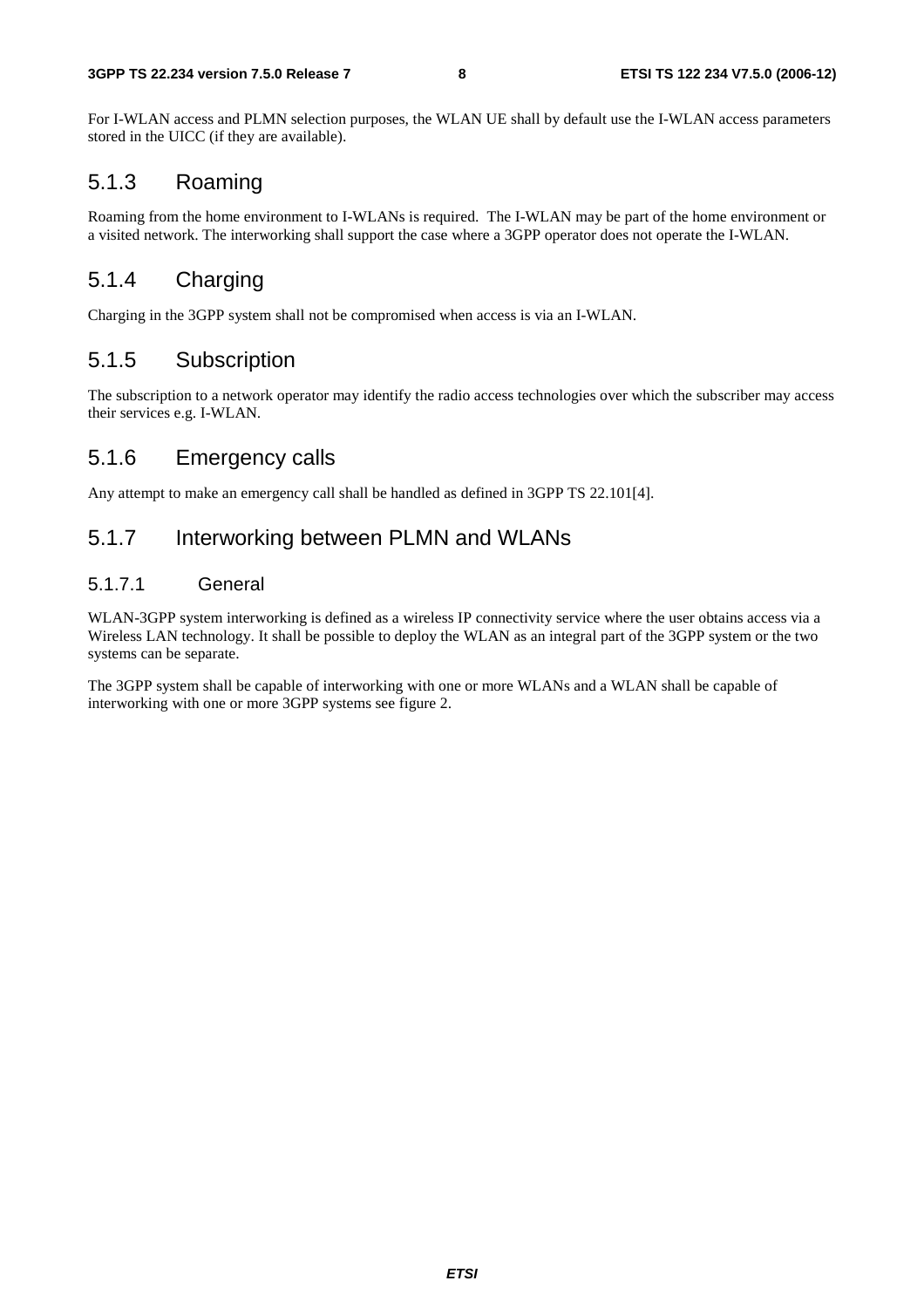

**Figure 2: WLAN-3GPP system interworking relationships** 

The service is subject to a 3GPP system subscription (see clause 15). Both IPv4 and IPv6 connectivity via a Wireless LAN (WLAN) shall be supported.

It is an operator decision as to the level of interworking supported. This can be broadly grouped as:

- 3GPP based access control and charging only. (Scenario 2 of TR 22.934 [2])
- Access to 3GPP PS based services, e.g. IMS. (Scenario 3 of TR 22.934 [2])
- Access to 3GPP PS based services with service continuity. The user may or may not notice a disruption in service, depending upon the level of service continuity supported. This is further defined in TS 22.129 [5]. (Scenarios 4 and 5 of TR 22.934 [2])
- NOTE: Further information on these levels of interworking and the use cases supported can be found in TR 22.934 [2].

The different levels of interworking supported are defined to be independent. Hence, it shall be possible for a network operator to provide a particular level of interworking independently to other levels of interworking.

NOTE: For example, it is possible for a network operator to provide a level of interworking to provide access to 3GPP PS based services (Scenario 3 of TR 22.934 [2]) without needing to provide the level of interworking for 3GPP based access control and charging (Scenario 2 of TR 22.934 [2]). In this case 3GPP USIM based authentication of the user is still needed before accessing 3GPP PS based services.

In addition to the general requirements on I-WLAN defined in the present document, the following requirements apply:

- When enabling access to 3GPP services that require separate authentication and access control, such as IMS, the service authentication and access control mechanisms for those services shall be used.
- It should be possible to provide access via I-WLAN on deployed WLAN devices.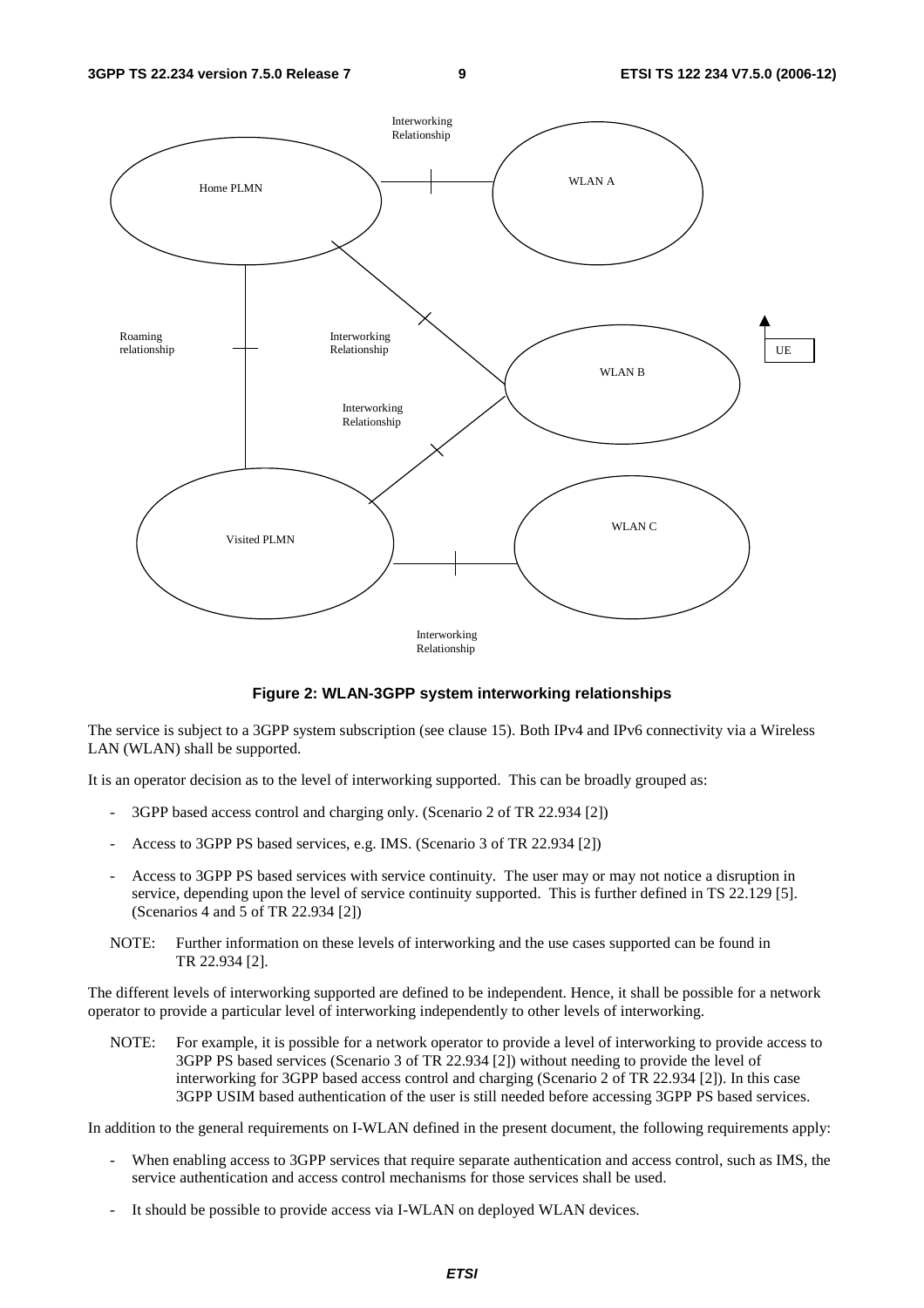#### 5.1.7.2 Simultaneous connection to I-WLANs and 3GPP systems

The 3GPP system shall support simultaneous connection to an I-WLAN and to the 3GPP systems for the following scenarios:

- For an integrated WLAN/3GPP device the user shall be able to make or receive a CS domain call without the need to drop the connection to the I-WLAN and visa versa.
- For an integrated WLAN/3GPP device the user shall be able to connect to both the PS domain and to the I-WLAN at the same time, to access different services. For example, this will allow the user to access the Presence service via the 3GPP system and the internet via the I-WLAN.
- The user shall be able to connect simultaneously to the 3GPP system and the I-WLAN with multiple devices (which have separate UICCs) on the same subscription.

## 6 Service requirements

### 6.1 Network selection

The UE shall support both manual and automatic network selection mechanisms (modes) as standardized.

The UE shall use the last network selection mode used, as the default mode, at every switch-on.

The user shall be given the opportunity to change the network selection mode at any time.

When selecting a PLMN that is accessed via an interworked WLAN the UE shall be able to determine if the home or preferred PLMNs are available. The I-WLAN and PLMN selection shall adhere to operator and end user preferences using similar procedures as for Network Selection without WLAN interworking. This set of preferences may be different from the preferences used for direct 3GPP access. In manual network selection the user shall be able to request a list of available PLMNs via interworked WLANs. The detailed procedures are described below.

- NOTE 1: The 3GPP operator may have agreements with multiple I-WLANs in the area and has preference over which WLAN to connect to based on the services supported.
- NOTE 2: The adaptation of the Network Selection procedures to the WLAN interworking environment should take into account performance criteria (e.g. power consumption, network load).
- NOTE 3: The preference of an I-WLAN and connected PLMN may change from one country to another, even when the I-WLAN identity is unchanged.

#### 6.1.1 PLMN selection procedures

#### **General**

For the purpose of selecting a PLMN two lists may be present in the UICC: the 'User Controlled PLMN Selector list for I-WLAN' and the 'Operator Controlled PLMN Selector list for I-WLAN'. It is not mandatory for the UICC to support these lists, however if the 'Operator Controlled PLMN Selector list for I-WLAN' is supported then the 'User Controlled PLMN Selector list for I-WLAN' shall also be present. Both lists contain the preferred PLMNs for I-WLAN in priority order, and the 'User Controlled PLMN Selector list for I-WLAN' has higher priority than the 'Operator Controlled PLMN Selector list for I-WLAN'.

The purpose of the procedure is to enable the WLAN UE to find an I-WLAN, however, in case no PLMN is found to be supported by any of the available WLANs, the behaviour of the UE is not specified.

For the purpose of selecting the preferred I-WLAN in case multiple I-WLANs can support the connection to the desired PLMN and for optimising the PLMN selection, two lists may be present in the UICC: the 'User Controlled WLAN identities list for I-WLAN' and the 'Operator Controlled WLAN identities list for I-WLAN'. It is not mandatory for the UICC to support these lists, however if the 'Operator Controlled WLAN identities list for I-WLAN' is supported then the 'User Controlled WLAN identities list for I-WLAN' shall also be present. Both lists contain the preferred WLAN identities in priority order, and the 'User Controlled WLAN identities list for I-WLAN' has higher priority than the 'Operator Controlled WLAN identities list for I-WLAN'.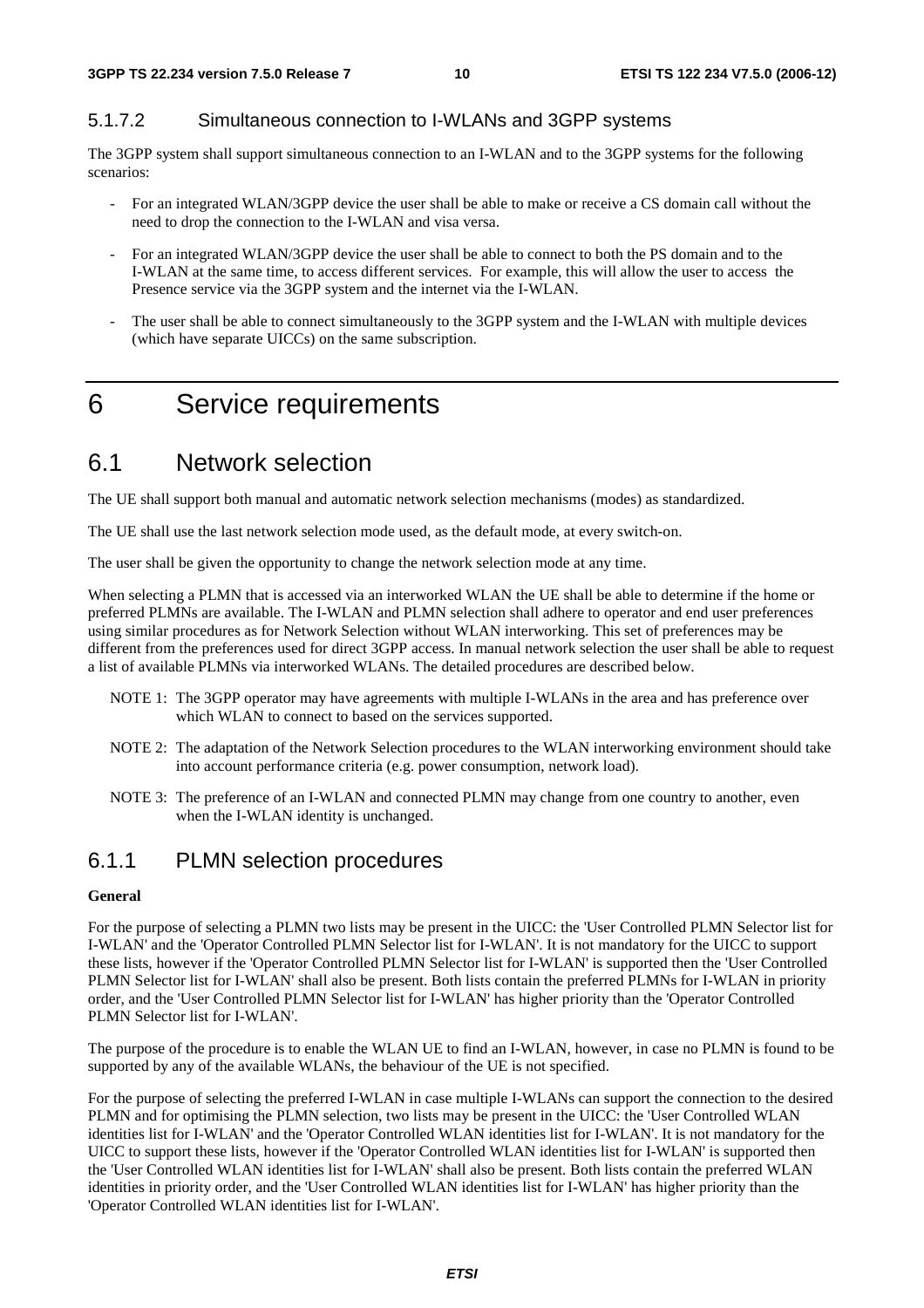If the 'Operator Controlled PLMN Selector list for I-WLAN' and the 'Operator Controlled WLAN identities list for I-WLAN' are present, it shall be possible to efficiently update these lists over-the-air.

#### **A) Automatic selection mode**

In the automatic mode the WLAN UE shall perform the following procedure:

- 1. For each of the WLANs available the WLAN UE shall attempt to discover the PLMNs available via the particular I-WLAN. If the UICC contains I-WLAN identities' preference lists, this initial step shall be done in the order of the 'User Controlled WLAN identities list for I-WLAN' and then the 'Operator Controlled WLAN identities list for I-WLAN'. For each I-WLAN, if the WLAN UE receives a list of available PLMNs, then
	- 1a) If the HPLMN is found then the procedure is stopped and the HPLMN is selected.
	- 1b) If the HPLMN is not found, the UE creates a list of PLMNs accessible over the particular WLAN
- 2. Among all the PLMNs obtained in step 1b), select a PLMN following this order:
	- i) PLMNs contained in the " User Controlled PLMN Selector list for I-WLAN" data file in the USIM in priority order, if the list is available;
	- ii) PLMNs contained in the "Operator Controlled PLMN Selector list for I-WLAN " data file in the USIM in priority order, if the list is available;
	- iii) PLMNs contained in the 'User Controlled PLMN Selector list with access technology', if available;
	- iv) PLMNs contained in the 'Operator Controlled PLMN Selector list with access technology', if available;
	- v) PLMNs contained in the optional "User Controlled PLMN Selector list for I-WLAN " in the ME in priority order, if the list is available;
	- vi) PLMNs contained in the optional "Operator Controlled PLMN Selector list for I-WLAN " in the ME in priority order, if the list is available;
	- vii) any other PLMN not included in the lists (randomly)
- 3. Attempt association with the highest priority I-WLAN in the I-WLAN identities' preference list (if available) providing connection to the PLMN selected in step 2 and attempt authentication with the selected PLMN.

#### **B) Manual selection mode**

In manual selection mode the WLAN UE shall perform the following procedure:

- 1. For each of the available WLANs the WLAN UE shall attempt to discover the PLMNs available via the particular WLAN.
- 2. If the WLAN UE receives a list of available PLMNs, then the WLAN UE presents the available PLMNs in the following order:
	- i) HPLMN;
	- ii) PLMNs contained in the " User Controlled PLMN Selector list for I-WLAN " data file in the USIM in priority order, if the list is available;
	- iii) PLMNs contained in the "Operator Controlled PLMN Selector list for I-WLAN " data file in the USIM in priority order, if the list is available;
	- iv) PLMNs contained in the 'User Controlled PLMN Selector list with access technology', if available;
	- v) PLMNs contained in the 'Operator Controlled PLMN Selector list with access technology', if available;
	- vi) PLMNs contained in the optional "User Controlled PLMN Selector list for I-WLAN " in the ME in priority order, if the list is available;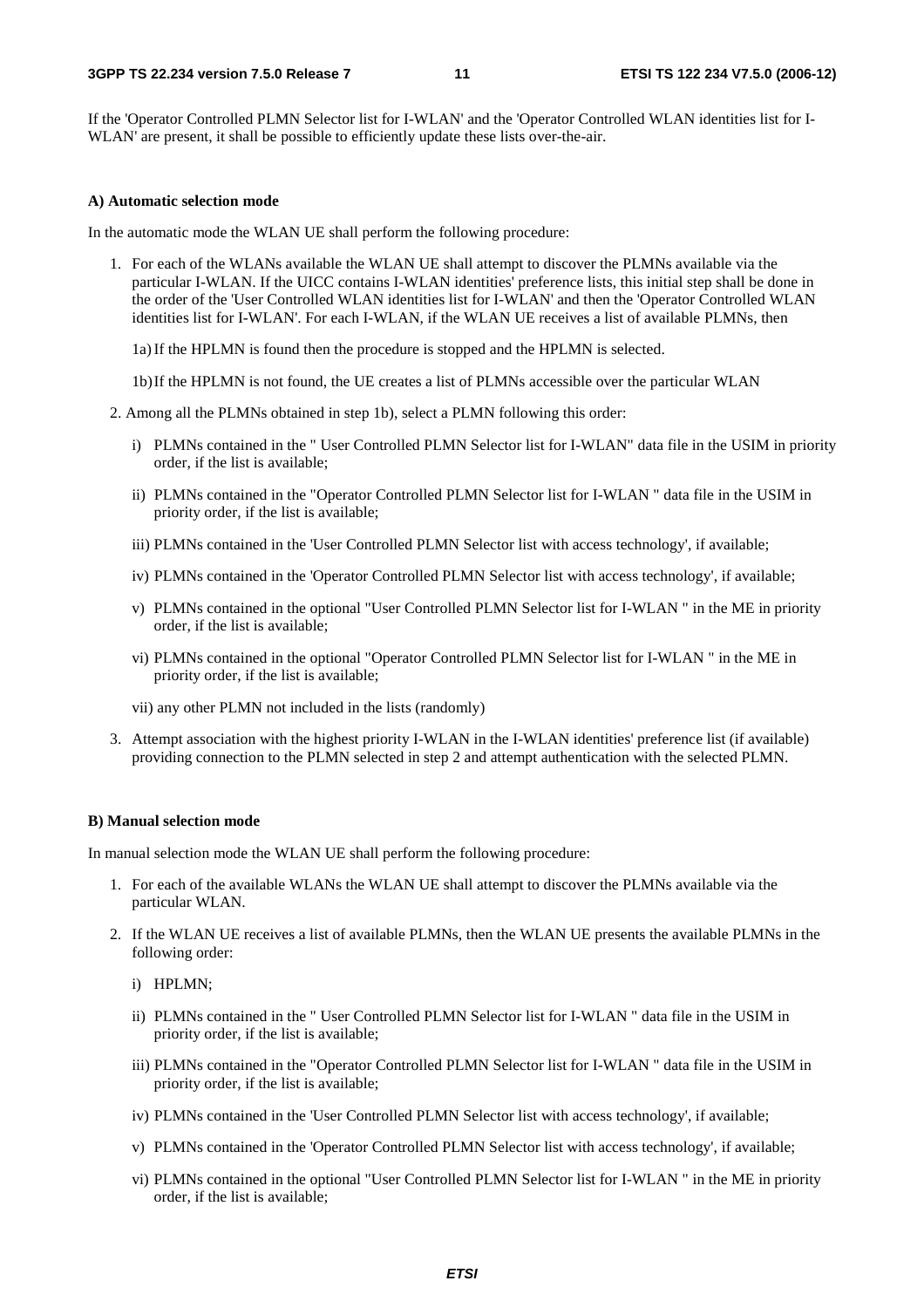- vii) PLMNs contained in the optional "Operator Controlled PLMN Selector list for I-WLAN " in the ME in priority order, if the list is available;
- viii) any other PLMN not included in the lists (in random order)

In case more than one I-WLAN gives access to the same PLMN, an indication of the I-WLAN identity should also be presented to the user.

NOTE: it is possible to have repetitions of the same PLMN in the list presented to the user

3. Upon user selection of the desired PLMN the WLAN UE shall attempt to register on this PLMN. If more than one I-WLAN offers connection to the selected PLMN, then the WLAN UE shall attempt registration via the selected I-WLAN . To do so, the WLAN UE associates with the I-WLAN supporting the PLMN selected by the user and attempt authentication.

#### 6.1.2 Dual mode 3GPP / WLAN devices

The UE shall select between the available 3GPP systems and the WLANs by using similar procedures as for Network Selection without WLAN Interworking.

NOTE 1: The 3GPP operator may have agreements with multiple WLANs in the area and has preference over which WLAN to connect to based on the services supported.

### 6.2 Operator Determined Barring

Access to services via an interworking WLAN is different in nature to circuit and other 3GPP packet oriented services, and therefore has different requirements for Operator Determined Barring.

As described in the following categories, the Service Provider may at any time activate this feature and this shall terminate any relevant services in progress, and bar future requests for service covered by the barring category:

- It shall be possible to bar subscribers attached via an Interworking WLAN completely from the interworked service capabilities.
- It shall be possible to bar a subscriber from requesting interworking through access points that are within the HPLMN whilst the subscriber is WLAN connected via a VPLMN
- It shall be possible to bar a subscriber from requesting packet-oriented services from access points that are within the roamed to VPLMN.
- It shall be possible to bar a subscriber from requesting direct Internet access from access points that are within the I-WLAN

The term 'access point' is used to indicate the Network Element (e.g. PDG or GGSN) or part of the Network Element (e.g. PDG or GGSN) that is specified by a particular APN.

### 6.3 Support of PS domain services

I-WLAN shall support all services based on 3GPP System PS domain capabilities (e.g. IMS).

Support of real time IMS services will require QoS support in I-WLAN. If the I-WLAN does not offer sufficient support for QoS, best effort approach may be used.

When enabling access to 3GPP services that require separate authentication and access control, such as IMS, the service authentication and access control mechanisms for those services shall be used.

### 6.4 Support for service continuity

Service continuity between I-WLAN and 3GPP systems which allows ongoing 3GPP PS based services to survive a change of the access network shall be provided.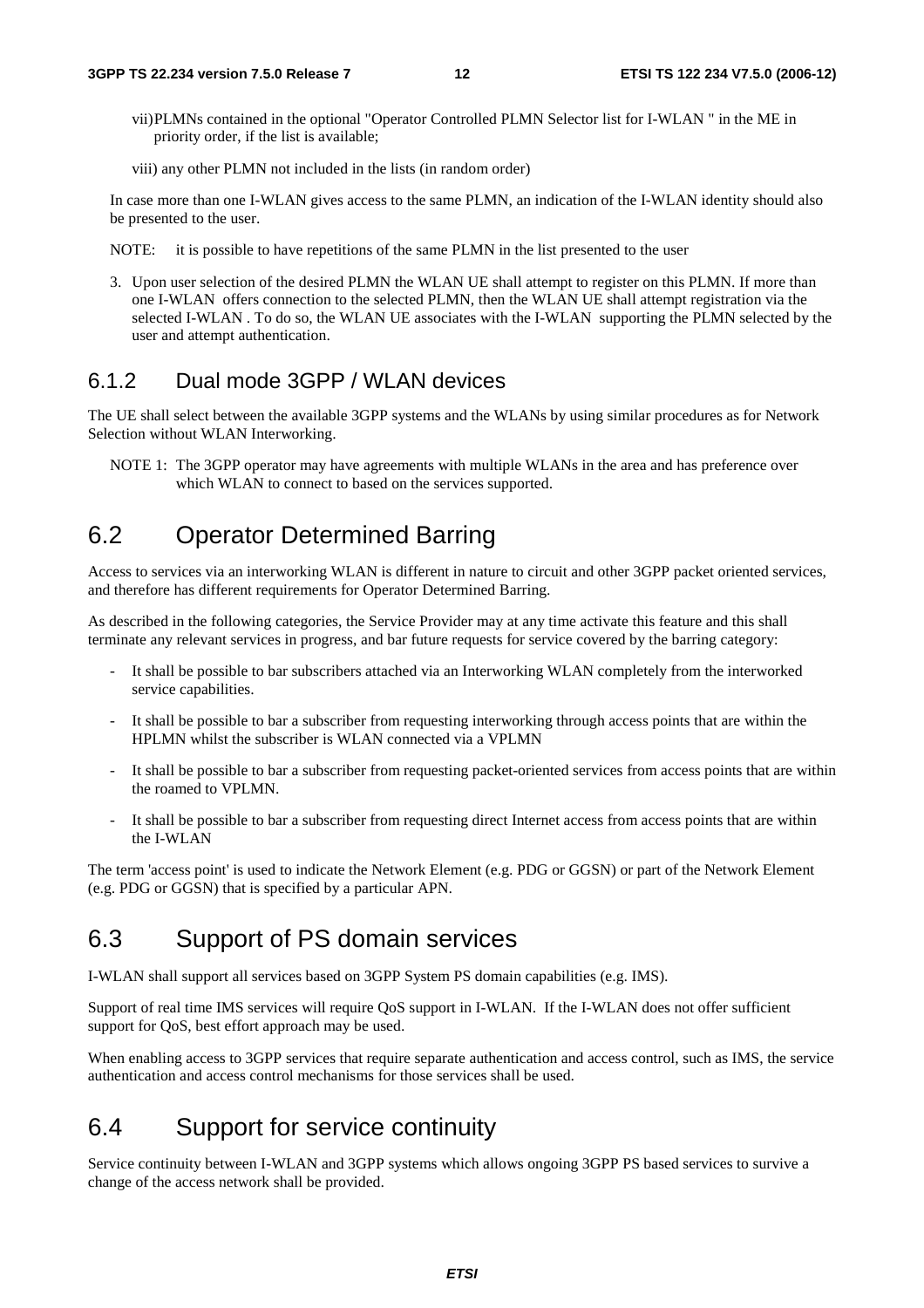A change in service quality may occur as a consequence of the transition between systems due to the varying capabilities of the access technologies and their associated networks. As the target network may not support an equivalent service, it is possible that some services may not survive.

### 6.5 Support of LCS

The I-WLAN system shall be able to support LCS [6, 7].

## 7 Charging

The advent of I-WLAN may further enhance the ease of use for the mobile system user and virtually extend the effective coverage areas of each system. It shall be possible to charge the user for services offered by the interworking between WLAN and 3GPP system in terms of access, usage, etc which is an operator decision as to the level of interworking supported.

It shall be the role of the 3GPP system to process the I-WLAN access resource usage information into 3GPP compatible format (e.g. CDR).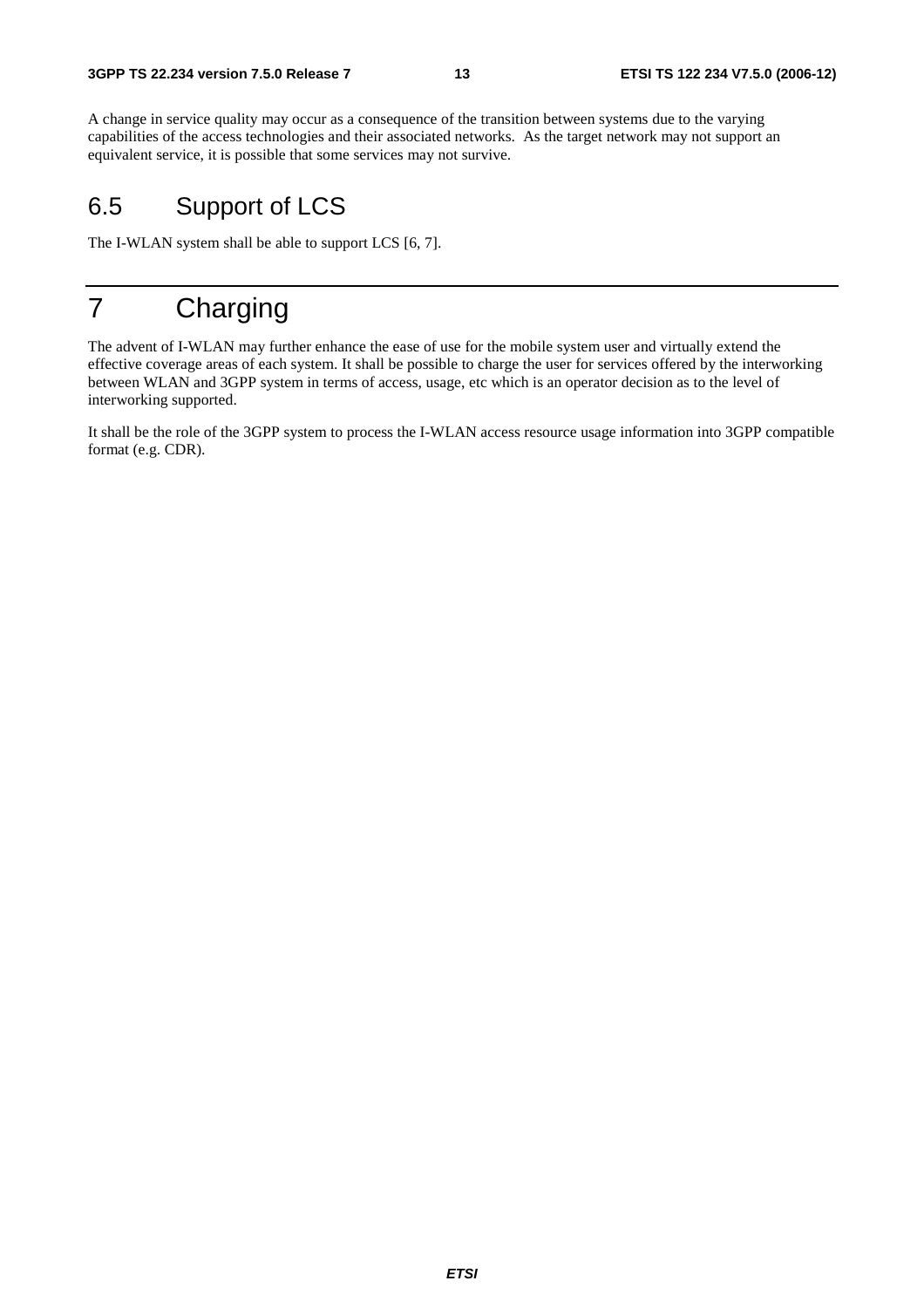## Annex A (informative): Change history

| <b>Change history</b> |           |                     |             |      |                |         |                       |                                                                                              |       |            |                |
|-----------------------|-----------|---------------------|-------------|------|----------------|---------|-----------------------|----------------------------------------------------------------------------------------------|-------|------------|----------------|
| TSG SA# SA Doc.       |           | <b>SA1 Doc</b>      | <b>Spec</b> | CR   | Rev            | Rel     |                       | <b>Cat Subject/Comment</b>                                                                   | Old   | <b>New</b> | WI             |
| 01/2004               |           | S1-040250           | 22.234      |      |                |         |                       | <b>Creation of TS</b>                                                                        |       | 2.0.0      | <b>WLAN</b>    |
| <b>SA-23</b>          | SP-040100 | S1-040250           | 22.234      |      |                | $Rel-6$ |                       | Approved at SA #23                                                                           | 2.0.0 | 6.0.0      | <b>WLAN</b>    |
| $SP-24$               |           | SP-040295 S1-040527 | 22.234      | 0001 |                | Rel-6   | F                     | Priority usage of UICC<br>parameters for I-WLAN                                              | 6.0.0 | 6.1.0      | <b>WLAN-CR</b> |
| <b>SP-24</b>          |           | SP-040294 S1-040528 | 22.234      | 0002 |                | Rel-6   | F                     | Addition of a definition of 3GPP<br>PS based services                                        | 6.0.0 | 6.1.0      | <b>WLAN</b>    |
| $SP-24$               |           | SP-040294 S1-040531 | 22.234      | 0003 |                | $Rel-6$ | $\overline{\text{c}}$ | TS 22.234 Addition of clause 4.<br><b>General Description</b>                                | 6.0.0 | 6.1.0      | <b>WLAN</b>    |
| $SP-24$               |           | SP-040475 S1-040549 | 22.234      | 0004 | $\mathbf{1}$   | Rel-6   | $\overline{B}$        | Selection of a PLMN accessed<br>via an I-WLAN                                                | 6.0.0 | 6.1.0      | <b>WLAN</b>    |
| SP-25                 |           | SP-040506 S1-040710 | 22.234      | 0005 |                | $ReI-6$ | F                     | Clarification to WLAN PLMN<br>Selection                                                      | 6.1.0 | 6.2.0      | <b>WLAN</b>    |
| $SP-25$               |           | SP-040506 S1-040711 | 22.234      | 0006 |                | $Rel-6$ | F                     | Use of the SSID List at WLAN<br><b>PLMN Selection</b>                                        | 6.1.0 | 6.2.0      | <b>WLAN</b>    |
| $SP-25$               |           | SP-040506 S1-040712 | 22.234      | 0007 |                | $ReI-6$ | F                     | Clarification of Interworking<br>between PLMN and WLANs<br>clause 5.1.7.1                    | 6.1.0 | 6.2.0      | <b>WLAN</b>    |
| $SP-25$               |           | SP-040506 S1-040715 | 22.234      | 0008 |                | Rel-6   | F                     | Clarification of the relationship<br>between different levels of<br><b>WLAN</b> interworking | 6.1.0 | 6.2.0      | <b>WLAN</b>    |
| SP-25                 |           | SP-040506 S1-040726 | 22.234      | 0009 |                | Rel-6   | F                     | Clarification on the WLAN<br>identities lists for I-WLAN<br>selection                        | 6.1.0 | 6.2.0      | <b>WLAN</b>    |
| $SP-26$               |           | SP-040737 S1-040995 | 22.234      | 0010 | $\blacksquare$ | $ReI-7$ | $\overline{B}$        | New features of I-WLAN                                                                       | 6.2.0 | 7.0.0      | <b>WLAN-SC</b> |
| $SP-27$               |           | SP-050066 S1-050206 | 22.234      | 0011 | L.             | Rel-7   | C                     | Over-the-air update of I-WLAN<br>operator lists                                              | 7.0.0 | 7.1.0      | <b>WLAN-SC</b> |
| $SP-27$               |           | SP-050066 S1-050209 | 22.234      | 0012 |                | $ReI-7$ | F                     | Editorial change and addition of<br>missed abbreviation                                      | 7.0.0 | 7.1.0      | <b>WLAN-SC</b> |
| <b>SP-27</b>          |           | SP-050061 S1-050208 | 22.234      | 0014 | ä,             | Rel-7   | A                     | Requirements for Support of<br>3GPP PS services                                              | 7.0.0 | 7.1.0      | <b>WLAN-CR</b> |
| $SP-28$               |           | SP-050222 S1-050525 | 22.234      | 0017 |                | Rel-7   | F                     | Correction of a faulty reference<br>in 22.234                                                | 7.1.0 | 7.2.0      | TEI7           |
| <b>SP-28</b>          |           | SP-050222 S1-050532 | 22.234      | 0018 |                | Rel-7   | B                     | Clarification of LCS in I-WLAN                                                               | 7.1.0 | 7.2.0      | I-WLAN,<br>LCS |
| SP-30                 |           | SP-050739 S1-051234 | 22.234      | 0019 |                | Rel-7   | F                     | Addition of missing reference in<br>TS 22.234                                                | 7.2.0 | 7.3.0      | <b>I-WLAN</b>  |
| SP-32                 |           | SP-060305 S1-060587 | 22.234      | 0021 |                | Rel-7   | A                     | Deletion of ODB requirments on<br>direct internet access and<br><b>WLAN 3GPP IP Access</b>   | 7.3.0 | 7.4.0      | <b>WLAN-SC</b> |
| $SP-34$               | SP-060921 |                     | 22.234      | 0022 |                | Rel-7   | B                     | Re-introduction of ODB for I-<br><b>WLAN</b>                                                 | 7.4.0 | 7.5.0      | <b>WLAN-SC</b> |